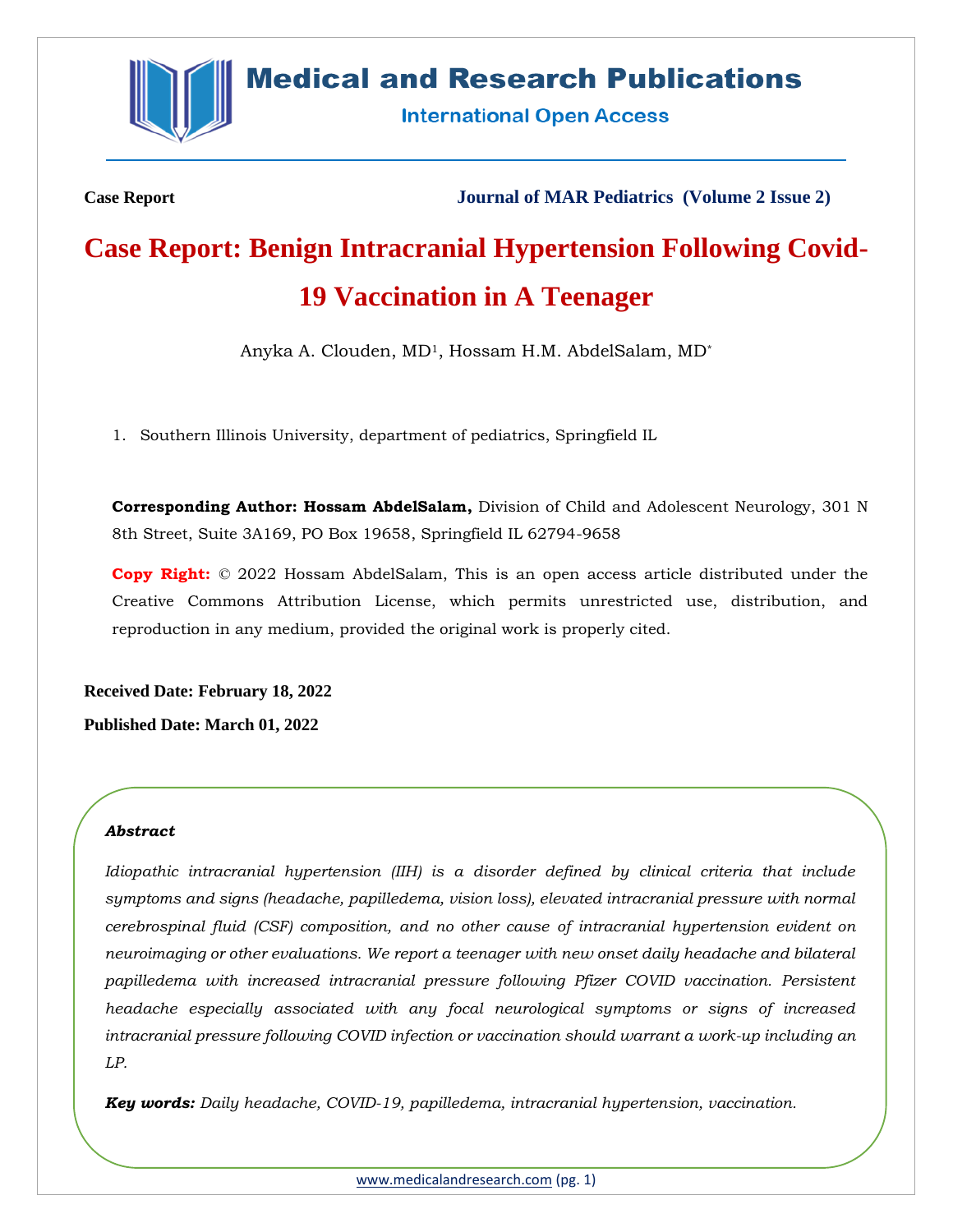#### **Case Presentation**

A 14 year old Caucasian girl with past medical history of ADHD and anxiety was admitted to the general pediatric floor for further evaluation of papilledema. Patient reported headache 2 days after her second Pfizer COVID vaccination, headache was daily pressure and sharp in nature started in left temporal and frontal region then became holocranial. Headache was associated with dizziness, vertigo, tinnitus and blurred vision. Headache would improve with acetaminophen and rest. No associated photophobia, phonophobia, allodynia or vomiting. She also had back pain over same time period which was worsened by standing and walking. Because of the blurred vision patient was seen by an ophthalmologist who concluded bilateral papilledema right worse then left and she was admitted to our facility. On admission her general and neurological examination were normal apart from the bilateral papilledema noted. The Patient's height was 5 feet 1 inch, weight 53.5 kg and BMI 22.1 kg/m2. An MRI brain with and without contrast did not show any intracranial mass or pathology (**image 1 and 2**), however it did show swelling of optic nerve sheaths and tortuosity of both optic nerves (**image 3**) suggestive of increased intracranial pressure. Lumbar puncture was performed with an opening pressure of 28 cm H20. After removal of 15 ml of CSF the closing pressure was 16.5 cm H20. CSF analysis was unremarkable with glucose of 55, protein of 47, normal cell count, negative gram stain and cultures as well as negative cytology for any malignancy. Lab work including TSH, CBC, CMP, ESR and ANA were normal. After the lumbar puncture she had an improvement of headache and associated symptoms. She was started on Acetazolamide 250 mg bid and discharged on hospital day two. At the time of writing this report she had followed once as outpatient with neurology and ophthalmology and noted resolution of the papilledema and headache.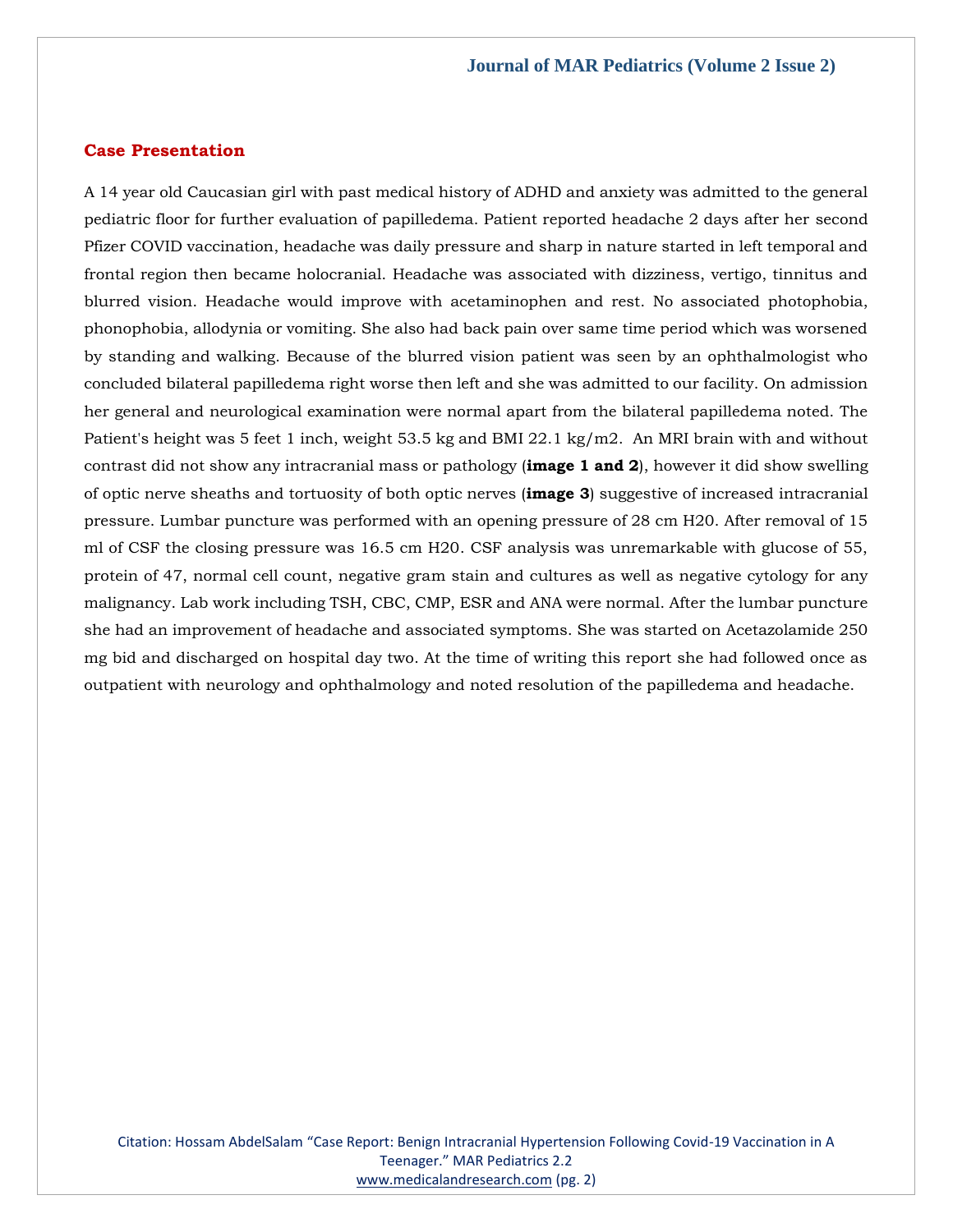



Citation: Hossam AbdelSalam "Case Report: Benign Intracranial Hypertension Following Covid-19 Vaccination in A Teenager." MAR Pediatrics 2.2 [www.medicalandresearch.com](http://www.medicalandresearch.com/) (pg. 3)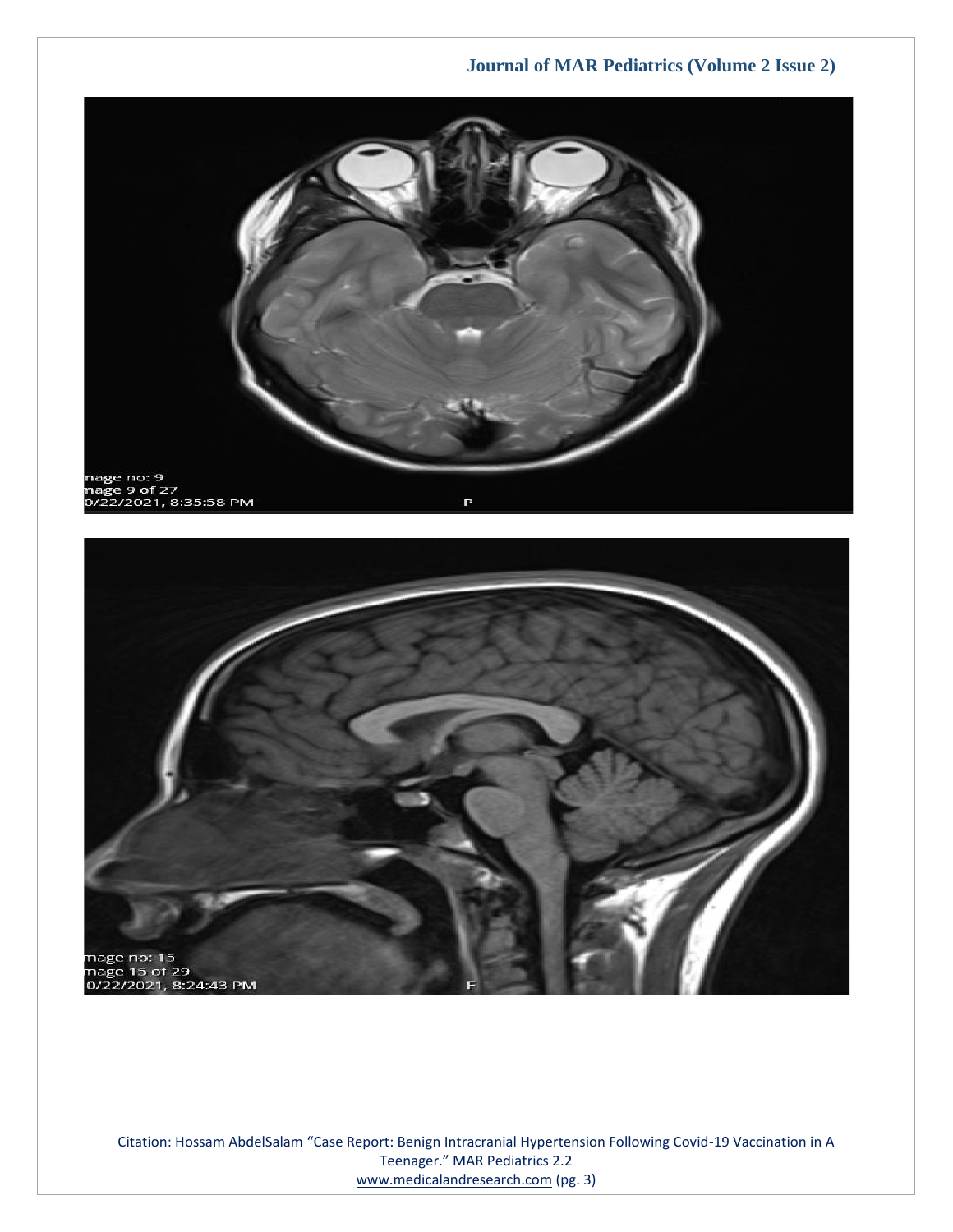

#### **Discussion**

Idiopathic intracranial hypertension is rare in children. It can be caused by an array of endocrinologic, hematologic, drug induced or unknown etiologies. There has been case reports about IIH following immunizations (DPT, measles and Polio) in children (1,2). A case report of IIH with multisystem inflammatory syndrome in an 11 year-old child following COVID infection (3). A case report of IIH following immunization with AstraZeneca in an adult 23 year-old male (4). To our knowledge this is the first case report of IIH in a pediatric patient following Pfizer COVID vaccine. Persistent headache especially associated with any focal neurological symptoms or signs of increased intracranial pressure following COVID infection or vaccination should warrant a work-up including an LP.

#### **References**

- 1- [Salinas C, Sole Mir F, Comalat F, et al. "Benign intracranial hypertension caused by DPT and](https://www.google.com/search?q=%E2%80%9CBenign+intracranial+hypertension+caused+by+DPT+and+polio+immunization&oq=%E2%80%9CBenign+intracranial+hypertension+caused+by+DPT+and+polio+immunization&aqs=chrome..69i57.929j0j15&sourceid=chrome&ie=UTF-8)  [polio immunization"> An Esp Pediatr 1990; 32: 466](https://www.google.com/search?q=%E2%80%9CBenign+intracranial+hypertension+caused+by+DPT+and+polio+immunization&oq=%E2%80%9CBenign+intracranial+hypertension+caused+by+DPT+and+polio+immunization&aqs=chrome..69i57.929j0j15&sourceid=chrome&ie=UTF-8)-467.
- 2- [Vykunturaju KG, Bharath R, Hamsa R, et al. "Idiopathic intracranial hypertension following](https://www.google.com/search?q=%E2%80%9CIdiopathic+intracranial+hypertension+following+measles+vaccine%E2%80%9D&sxsrf=APq-WBvTQ-To7nRatNFVj0XDgkwdRu_7Vg%3A1645426332372&ei=nDYTYrSmFr2YseMP7q-D2Ao&ved=0ahUKEwi05K3gmpD2AhU9TGwGHe7XAKsQ4dUDCA4&uact=5&oq=%E2%80%9CIdiopathic+intracranial+hypertension+following+measles+vaccine%E2%80%9D&gs_lcp=Cgdnd3Mtd2l6EAM6BwgAEEcQsANKBAhBGABKBAhGGABQwg5Ywg5gxBpoBnABeACAAWaIAWaSAQMwLjGYAQCgAQKgAQHIAQjAAQE&sclient=gws-wiz)  [measles vaccine". J Pediatr Neurol 2015; 12: 55–](https://www.google.com/search?q=%E2%80%9CIdiopathic+intracranial+hypertension+following+measles+vaccine%E2%80%9D&sxsrf=APq-WBvTQ-To7nRatNFVj0XDgkwdRu_7Vg%3A1645426332372&ei=nDYTYrSmFr2YseMP7q-D2Ao&ved=0ahUKEwi05K3gmpD2AhU9TGwGHe7XAKsQ4dUDCA4&uact=5&oq=%E2%80%9CIdiopathic+intracranial+hypertension+following+measles+vaccine%E2%80%9D&gs_lcp=Cgdnd3Mtd2l6EAM6BwgAEEcQsANKBAhBGABKBAhGGABQwg5Ywg5gxBpoBnABeACAAWaIAWaSAQMwLjGYAQCgAQKgAQHIAQjAAQE&sclient=gws-wiz)58.

Citation: Hossam AbdelSalam "Case Report: Benign Intracranial Hypertension Following Covid-19 Vaccination in A Teenager." MAR Pediatrics 2.2 [www.medicalandresearch.com](http://www.medicalandresearch.com/) (pg. 4)